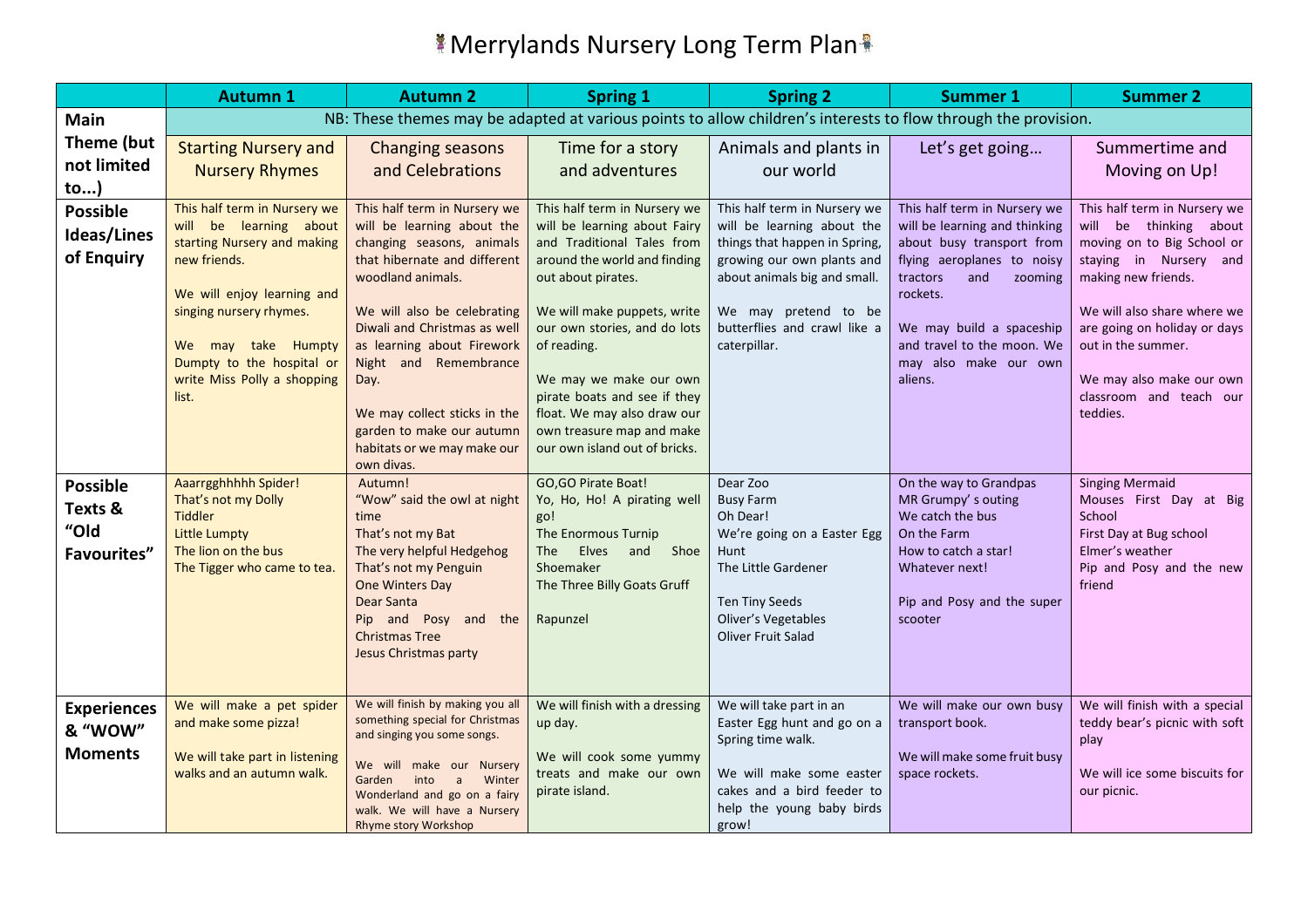|             | <b>Autumn 1</b>                                                                                                                                                                                                                                                                                                                                                                                                                                                                                                                                                                                                                                                                              | <b>Autumn 2</b>                                                                                                                                                                                                                                                                                                                                                                                                                                                                                                                                                                                                                                                                                                                                                                                                                                                       | <b>Spring 1</b>                                                                                                                                                                                                                                                                                                                                                                                                                                                                                                                                                                                                                                                                      | <b>Spring 2</b>                                                                                                                                                                                                                                                                                                                                                                                                                                                                                                                                                                                                                                                                                 | <b>Summer 1</b>                                                                                                                                                                                                                                                                                                                                                                                                                                                                                                                                                                                               | <b>Summer 2</b>                                                                                                                                                                                                                                                                                                                                                                                                                                                                                                                                                                                                                                                                                                                                                                                                                                                                                |
|-------------|----------------------------------------------------------------------------------------------------------------------------------------------------------------------------------------------------------------------------------------------------------------------------------------------------------------------------------------------------------------------------------------------------------------------------------------------------------------------------------------------------------------------------------------------------------------------------------------------------------------------------------------------------------------------------------------------|-----------------------------------------------------------------------------------------------------------------------------------------------------------------------------------------------------------------------------------------------------------------------------------------------------------------------------------------------------------------------------------------------------------------------------------------------------------------------------------------------------------------------------------------------------------------------------------------------------------------------------------------------------------------------------------------------------------------------------------------------------------------------------------------------------------------------------------------------------------------------|--------------------------------------------------------------------------------------------------------------------------------------------------------------------------------------------------------------------------------------------------------------------------------------------------------------------------------------------------------------------------------------------------------------------------------------------------------------------------------------------------------------------------------------------------------------------------------------------------------------------------------------------------------------------------------------|-------------------------------------------------------------------------------------------------------------------------------------------------------------------------------------------------------------------------------------------------------------------------------------------------------------------------------------------------------------------------------------------------------------------------------------------------------------------------------------------------------------------------------------------------------------------------------------------------------------------------------------------------------------------------------------------------|---------------------------------------------------------------------------------------------------------------------------------------------------------------------------------------------------------------------------------------------------------------------------------------------------------------------------------------------------------------------------------------------------------------------------------------------------------------------------------------------------------------------------------------------------------------------------------------------------------------|------------------------------------------------------------------------------------------------------------------------------------------------------------------------------------------------------------------------------------------------------------------------------------------------------------------------------------------------------------------------------------------------------------------------------------------------------------------------------------------------------------------------------------------------------------------------------------------------------------------------------------------------------------------------------------------------------------------------------------------------------------------------------------------------------------------------------------------------------------------------------------------------|
|             | <b>Starting Nursery and</b>                                                                                                                                                                                                                                                                                                                                                                                                                                                                                                                                                                                                                                                                  | <b>Changing seasons and</b>                                                                                                                                                                                                                                                                                                                                                                                                                                                                                                                                                                                                                                                                                                                                                                                                                                           | Time for a story                                                                                                                                                                                                                                                                                                                                                                                                                                                                                                                                                                                                                                                                     | Animals and plants in                                                                                                                                                                                                                                                                                                                                                                                                                                                                                                                                                                                                                                                                           | Let's get going                                                                                                                                                                                                                                                                                                                                                                                                                                                                                                                                                                                               | <b>Summertime and</b>                                                                                                                                                                                                                                                                                                                                                                                                                                                                                                                                                                                                                                                                                                                                                                                                                                                                          |
|             | <b>Nursery Rhymes</b>                                                                                                                                                                                                                                                                                                                                                                                                                                                                                                                                                                                                                                                                        | <b>Celebrations</b>                                                                                                                                                                                                                                                                                                                                                                                                                                                                                                                                                                                                                                                                                                                                                                                                                                                   | and adventures                                                                                                                                                                                                                                                                                                                                                                                                                                                                                                                                                                                                                                                                       | our world                                                                                                                                                                                                                                                                                                                                                                                                                                                                                                                                                                                                                                                                                       |                                                                                                                                                                                                                                                                                                                                                                                                                                                                                                                                                                                                               | <b>Moving on Up!</b>                                                                                                                                                                                                                                                                                                                                                                                                                                                                                                                                                                                                                                                                                                                                                                                                                                                                           |
| <b>PSED</b> | Settling in<br>$\bullet$<br><b>Becoming independent</b><br>- washing hands,<br>putting on coats and<br>shoes, going to the<br>toilet<br>Making new friends<br>Talk about their<br>$\bullet$<br>feelings using words<br>like 'happy', 'sad',<br>'angry' or 'worried'.<br>Sing and dance along<br>each morning/<br>afternoon to the teeth<br>cleaning song<br>https://www.youtube.c<br>om/watch?v=O88P4W<br><b>VHqYg</b><br>Have toothbrushes and<br>$\bullet$<br>mirrors to the role play<br>areas for the animals<br>and characters to have<br>their teeth cleaned.<br><b>Becoming independent</b><br>$\bullet$<br>- washing hands,<br>putting on coats and<br>shoes, going to the<br>toilet | Finding out about<br>likes/dislikes<br><b>Talking about</b><br>$\bullet$<br>similarities and<br>differences<br><b>Taking part</b><br>$\bullet$<br>Understanding what<br>$\bullet$<br>celebrations are<br>Performing to an<br>$\bullet$<br>audience - developing<br>self-confidence<br>Choosing the right<br>$\bullet$<br>things to do activities<br>Talk about their<br>$\bullet$<br>feelings using words<br>like 'happy', 'sad',<br>'angry' or 'worried'.<br>Sing and dance along<br>each morning/<br>afternoon to the teeth<br>cleaning song<br>https://www.youtube.c<br>om/watch?v=O88P4W<br><b>VHqYg</b><br>Have toothbrushes and<br>$\bullet$<br>mirrors to the role play<br>areas for the animals<br>and characters to have<br>their teeth cleaned.<br><b>Becoming independent</b><br>- washing hands,<br>putting on coats and<br>shoes, going to the<br>toilet | Working together/turn<br>taking<br>To develop awareness<br>of theirs and other<br>feelings<br>Learning to play and<br>$\bullet$<br>elaborate their ideas.<br>Talk about their<br>$\bullet$<br>feelings using words<br>like 'happy', 'sad',<br>'angry' or 'worried'.<br>Sing and dance along<br>each morning/<br>afternoon to the teeth<br>cleaning song<br>https://www.youtube.c<br>om/watch?v=O88P4W<br><b>VHqYg</b><br>Have toothbrushes and<br>$\bullet$<br>mirrors to the role play<br>areas for the animals<br>and characters to have<br>their teeth cleaned.<br>Becoming independent<br>$\bullet$<br>- washing hands,<br>putting on coats and<br>shoes, going to the<br>toilet | Caring for plants<br>$\bullet$<br>Valuing families and<br>other people<br>Caring for animals<br>$\bullet$<br>Knowing how to stay<br>safe around animals<br>Talk about own<br>$\bullet$<br>experiences<br>Talk about their<br>$\bullet$<br>feelings using words<br>like 'happy', 'sad',<br>'angry' or 'worried'.<br>Sing and dance along<br>each morning/<br>afternoon to the teeth<br>cleaning song<br>https://www.youtube.c<br>om/watch?v=O88P4W<br>VHqYg<br>Have toothbrushes and<br>mirrors to the role play<br>areas for the animals<br>and characters to have<br>their teeth cleaned.<br>Becoming independent<br>- washing hands,<br>putting on coats and<br>shoes, going to the<br>toilet | Becoming confident<br>with new friends and<br>places<br>Learning to play and<br>$\bullet$<br>elaborate their ideas.<br>Talk about their<br>$\bullet$<br>feelings using words<br>like 'happy', 'sad',<br>'angry' or 'worried'.<br>Sing and dance along<br>each morning/<br>afternoon to the teeth<br>cleaning song<br>https://www.youtube.c<br>om/watch?v=O88P4W<br>VHqYg<br>Have toothbrushes and<br>mirrors to the role play<br>areas for the animals<br>and characters to have<br>their teeth cleaned.<br>Becoming independent<br>- washing hands,<br>putting on coats and<br>shoes, going to the<br>toilet | Preparing for change<br>New beginnings<br>Looking back at what<br>I've learnt<br>Being part of a family<br>$\bullet$<br>Rules for a big school<br>Talk about their<br>$\bullet$<br>feelings using words<br>like 'happy', 'sad',<br>'angry' or 'worried'.<br>Be independent in<br>$\bullet$<br>meeting their own care<br>needs, e.g. brushing<br>teeth, using the toilet,<br>washing and drying<br>their hands thoroughly.<br>Make healthy choices<br>$\bullet$<br>about food.<br>Sing and dance along<br>$\bullet$<br>each morning/<br>afternoon to the teeth<br>cleaning song<br>https://www.youtube.c<br>om/watch?v=O88P4W<br><b>VHaYg</b><br>Have toothbrushes and<br>$\bullet$<br>mirrors to the role play<br>areas for the animals<br>and characters to have<br>their teeth cleaned.<br>Becoming independent<br>- washing hands,<br>putting on coats and<br>shoes, going to the<br>toilet |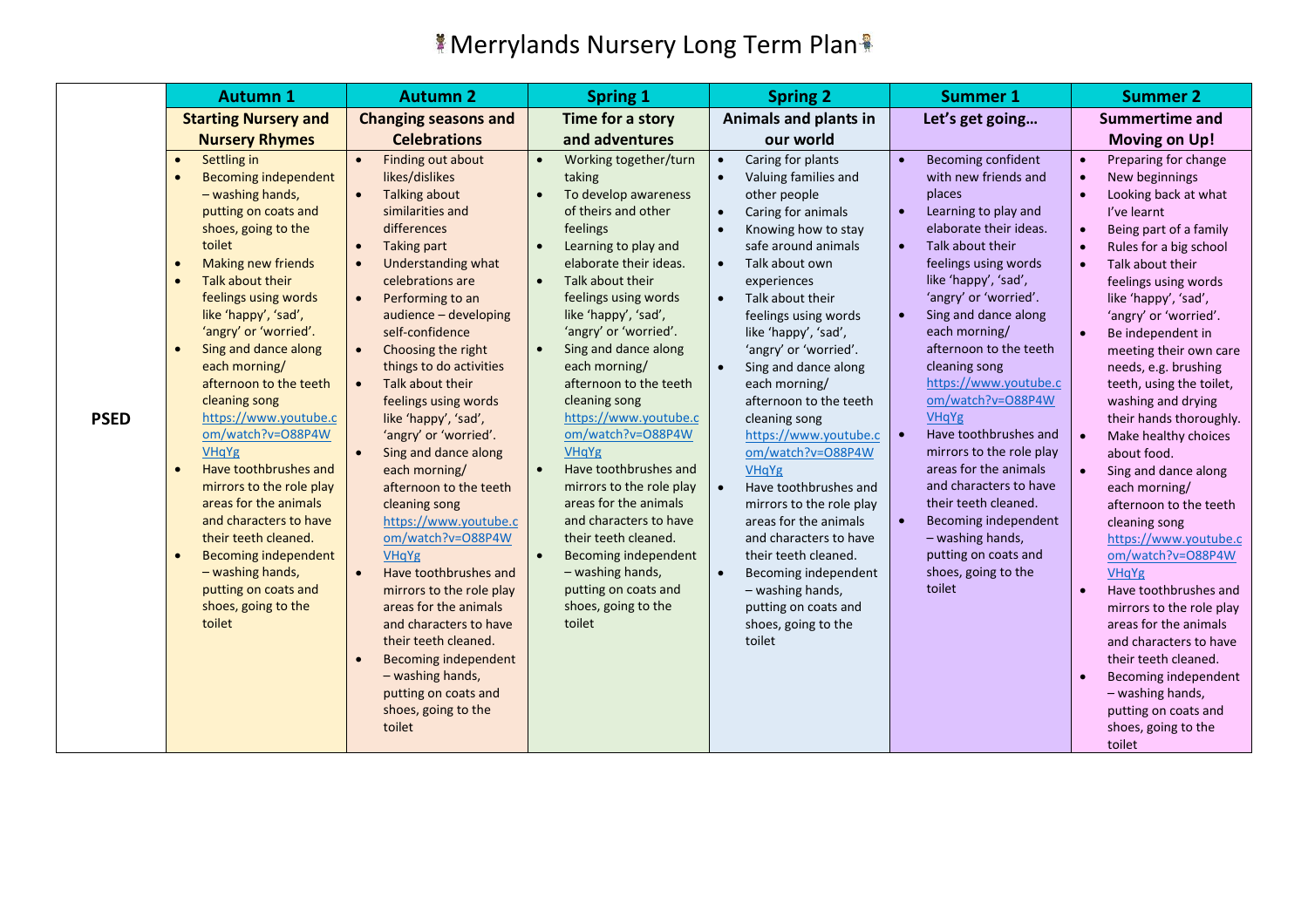|                            | <b>Autumn 1</b>                         | <b>Autumn 2</b>                    | <b>Spring 1</b>                    | <b>Spring 2</b>                    | <b>Summer 1</b>       | <b>Summer 2</b>       |
|----------------------------|-----------------------------------------|------------------------------------|------------------------------------|------------------------------------|-----------------------|-----------------------|
|                            | <b>Starting Nursery</b>                 | <b>Changing seasons</b>            | Time for a story                   | <b>Animals and plants</b>          | Let's get going       | <b>Summertime and</b> |
|                            | and Nursery                             | and Celebrations                   | and adventures                     | in our world                       |                       | growing up moving     |
|                            | <b>Rhymes</b>                           |                                    |                                    |                                    |                       | <b>on</b>             |
|                            | Quality interactions,<br>$\bullet$      | Quality interactions,<br>$\bullet$ | Quality interactions,<br>$\bullet$ | Quality interactions,<br>$\bullet$ | Quality interactions, | Quality interactions, |
| Communication              | story time, Busy                        | story time, Busy                   | story time, Busy                   | story time, Busy                   | story time, Busy      | story time, Busy      |
| &                          | Bug home diary,                         | Bug home diary,                    | Bug home diary,                    | Bug home diary,                    | Bug home diary,       | Bug home diary,       |
| Language                   | daily registration                      | daily registration                 | daily registration                 | daily registration                 | daily registration    | daily registration    |
|                            | time                                    | time                               | time                               | time                               | time                  | time                  |
|                            | <b>Holding</b><br>$\bullet$             | Using language to                  | Recognising a                      | Shows an                           | Understanding two-    | Uses more complex     |
|                            | conversations                           | share thinking $-$                 | rhyming string                     | understands of                     | part instructions     | sentences             |
|                            | Answering<br>$\bullet$                  | sharing                            | Developing an                      | simple prepositions                | <b>Beginning to</b>   | Questions why         |
| <b>WellComm</b>            | questions                               | thoughts/feelings/i                | understanding of                   | Uses talk to connect               | understand how or     | things happen and     |
| <b>Programme for small</b> | <b>Retelling stories</b><br>$\bullet$   | deas/views                         | simple concepts,                   | ideas                              | why questions         | gives explanations    |
| groups and weekly          | through play                            | Increase vocabulary                | e.g., big/little                   | Uses a range of                    | Retelling past        | Extends vocabulary    |
| sessions for larger        | <b>Exploring different</b><br>$\bullet$ | - naming colours                   | Uses simple<br>$\bullet$           | tenses                             | events in order       | Uses language to      |
| groups, Picture of         | ways of                                 | Joining in singing<br>$\bullet$    | sentences                          |                                    |                       | imagine and           |
| the week and small         | communicating                           | familiar rhymes                    | Listening to stories<br>$\bullet$  |                                    |                       | recreate roles and    |
| communication              | Understands and<br>$\bullet$            | Understands simple<br>$\bullet$    | for longer periods                 |                                    |                       | experiences           |
| intervention groups        | responds to simple                      | instructions                       |                                    |                                    |                       | Listening to and      |
|                            | questions                               | Rhyme and poetry                   |                                    |                                    |                       | remembering a         |
|                            | Listening to stories<br>$\bullet$       | Uses a variety of<br>$\bullet$     |                                    |                                    |                       | whole story and       |
|                            |                                         | questions                          |                                    |                                    |                       | being able to tell in |
|                            |                                         |                                    |                                    |                                    |                       | own words.            |
|                            |                                         |                                    |                                    |                                    |                       | Be able to sing all   |
|                            |                                         |                                    |                                    |                                    |                       | our Nursery songs.    |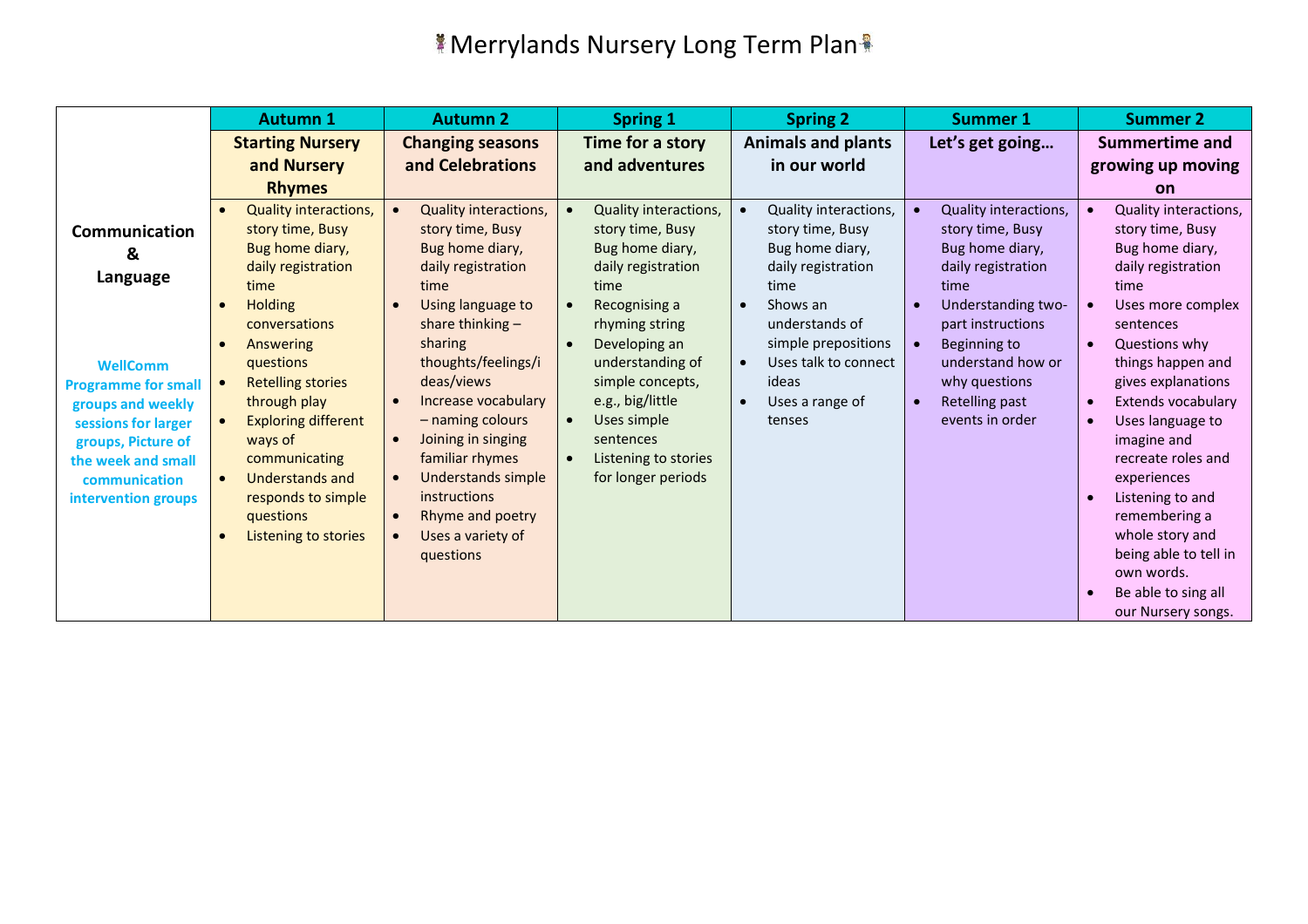|                    | <b>Autumn 1</b>                                                                                                                                                                                                                                                | <b>Autumn 2</b>                                       | <b>Spring 1</b>                                                                                                                 | <b>Spring 2</b>                             | Summer 1                                       | <b>Summer 2</b>                               |  |
|--------------------|----------------------------------------------------------------------------------------------------------------------------------------------------------------------------------------------------------------------------------------------------------------|-------------------------------------------------------|---------------------------------------------------------------------------------------------------------------------------------|---------------------------------------------|------------------------------------------------|-----------------------------------------------|--|
| <b>Physical</b>    | <b>Starting Nursery</b>                                                                                                                                                                                                                                        | <b>Changing seasons</b>                               | Time for a story                                                                                                                | <b>Animals and plants</b>                   | Let's get going                                | <b>Summertime and</b>                         |  |
| Development        | and Nursery                                                                                                                                                                                                                                                    | and Celebrations                                      | and adventures                                                                                                                  | in our world                                |                                                | growing up moving                             |  |
|                    | <b>Rhymes</b>                                                                                                                                                                                                                                                  |                                                       |                                                                                                                                 |                                             |                                                | <b>on</b>                                     |  |
| <b>Fine Motor</b>  | Using simple tools safely such as scissors, small details added to a craft masterpiece, peg, puzzles, twisters, hammers and playdough.                                                                                                                         |                                                       |                                                                                                                                 |                                             |                                                |                                               |  |
|                    |                                                                                                                                                                                                                                                                | Become independent as they get dressed and undressed. |                                                                                                                                 |                                             |                                                |                                               |  |
|                    | Help them to climb and balance                                                                                                                                                                                                                                 |                                                       | Help them to climb and balance<br>$\bullet$                                                                                     |                                             |                                                | Games - throwing, catching, kicking, aiming,  |  |
|                    | Ride bikes and scooters                                                                                                                                                                                                                                        |                                                       | Aiming objects, throwing and catching                                                                                           |                                             | balancing objects                              |                                               |  |
|                    | Games - throwing, catching, kicking, aiming,                                                                                                                                                                                                                   |                                                       | <b>Balancing objects</b><br>$\bullet$                                                                                           |                                             | Moving in different ways, crawling, sliding,   |                                               |  |
|                    | balancing objects                                                                                                                                                                                                                                              |                                                       | Races                                                                                                                           |                                             | jumping.                                       |                                               |  |
|                    |                                                                                                                                                                                                                                                                | Digging and sweeping in mud kitchen, dancing,         | Fun dancing                                                                                                                     |                                             | Sports day                                     |                                               |  |
| <b>Gross Motor</b> | chalking on playground.                                                                                                                                                                                                                                        |                                                       | Mud kitchen<br>$\bullet$                                                                                                        |                                             |                                                | Choose the right resources to carry out their |  |
|                    | Helping them choose the right resources to<br>carry out their own plan.<br>Helping them collaborate with others to<br>manage large items.<br><b>Weekly hall time</b><br>Help them to use and remember sequences<br>and patterns of movements which are related |                                                       | Using tools with safety<br>$\bullet$<br>Understand healthy/unhealthy food choices<br>Helping them choose the right resources to |                                             | own plan.                                      |                                               |  |
|                    |                                                                                                                                                                                                                                                                |                                                       |                                                                                                                                 |                                             | Collaborate with others to manage large items. |                                               |  |
|                    |                                                                                                                                                                                                                                                                |                                                       |                                                                                                                                 |                                             | Increasingly be able to use and remember       |                                               |  |
|                    |                                                                                                                                                                                                                                                                |                                                       | carry out their own plan.                                                                                                       |                                             |                                                | sequences and patterns of movements which     |  |
|                    |                                                                                                                                                                                                                                                                |                                                       | Helping them collaborate with others to<br>$\bullet$                                                                            |                                             | are related to music and rhythm.               |                                               |  |
|                    |                                                                                                                                                                                                                                                                |                                                       | manage large items.                                                                                                             |                                             |                                                |                                               |  |
|                    | to music and rhythm.                                                                                                                                                                                                                                           |                                                       | $\bullet$                                                                                                                       | Help them to use and remember sequences     |                                                |                                               |  |
|                    |                                                                                                                                                                                                                                                                |                                                       |                                                                                                                                 | and patterns of movements which are related |                                                |                                               |  |
|                    |                                                                                                                                                                                                                                                                |                                                       | to music and rhythm.                                                                                                            |                                             |                                                |                                               |  |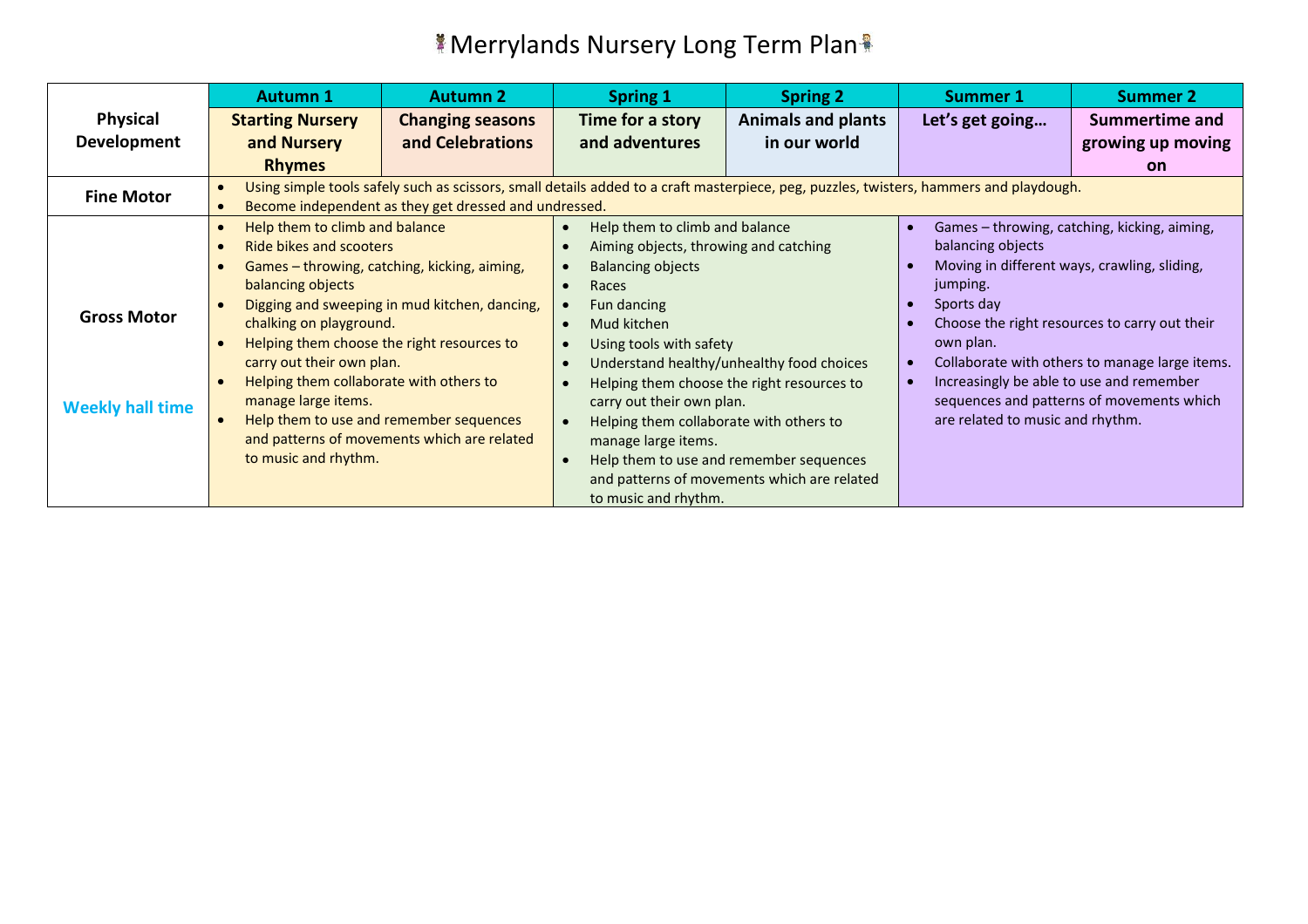|                                                                                                                 | <b>Autumn 1</b>                              | <b>Autumn 2</b>                                                                          | <b>Spring 1</b>                                             | <b>Spring 2</b>                                       | <b>Summer 1</b>                       | <b>Summer 2</b>                               |  |  |
|-----------------------------------------------------------------------------------------------------------------|----------------------------------------------|------------------------------------------------------------------------------------------|-------------------------------------------------------------|-------------------------------------------------------|---------------------------------------|-----------------------------------------------|--|--|
| Literacy                                                                                                        | <b>Starting Nursery</b>                      | <b>Changing seasons</b>                                                                  | Time for a story                                            | Animals and plants in our                             | Let's get going                       | <b>Summertime and</b>                         |  |  |
|                                                                                                                 | and Nursery                                  | and Celebrations                                                                         | and adventures                                              | world                                                 |                                       | growing up                                    |  |  |
|                                                                                                                 | <b>Rhymes</b>                                |                                                                                          |                                                             |                                                       |                                       | moving on                                     |  |  |
|                                                                                                                 | Joining in stories<br>$\bullet$              |                                                                                          |                                                             |                                                       |                                       |                                               |  |  |
|                                                                                                                 | Looking at books independently<br>$\bullet$  |                                                                                          |                                                             |                                                       |                                       |                                               |  |  |
|                                                                                                                 | <b>Handling books correctly</b><br>$\bullet$ |                                                                                          |                                                             |                                                       |                                       |                                               |  |  |
| <b>Reading</b>                                                                                                  | Know that a book tells a story<br>$\bullet$  |                                                                                          |                                                             |                                                       |                                       |                                               |  |  |
|                                                                                                                 | Reading from left to right<br>$\bullet$      |                                                                                          |                                                             |                                                       |                                       |                                               |  |  |
|                                                                                                                 | Books have page numbers<br>$\bullet$         |                                                                                          |                                                             |                                                       |                                       |                                               |  |  |
|                                                                                                                 | $\bullet$                                    | Name the different parts of a book - the spine, cover, pages, title, author, illustrator |                                                             |                                                       |                                       |                                               |  |  |
| Talk about the stories they read and adults read in Nursery and in the activities they do.<br>Phase 1 Phonics - |                                              |                                                                                          |                                                             |                                                       |                                       |                                               |  |  |
|                                                                                                                 | Phase 1 phonics -<br>$\bullet$               | September Intake                                                                         |                                                             |                                                       |                                       |                                               |  |  |
| <b>Phonics</b>                                                                                                  | environmental                                | Phase 1 Phonics - instrumental sounds                                                    |                                                             | Voice Sounds/Oral                                     |                                       |                                               |  |  |
|                                                                                                                 | sounds                                       | Phase 1 phonics - body percussion & Rhythm/Rhyme                                         | blending and                                                |                                                       |                                       |                                               |  |  |
|                                                                                                                 |                                              | Phase 1 Phonics - Alliteration/Rhythm/Rhyme                                              | Segmenting for                                              |                                                       |                                       |                                               |  |  |
|                                                                                                                 |                                              |                                                                                          | Phase 1 Phonics - Voice Sounds/Oral blending and Segmenting |                                                       |                                       | children going to<br>Reception.               |  |  |
| All day older children<br>will have a separate                                                                  |                                              | January Intake                                                                           |                                                             |                                                       |                                       |                                               |  |  |
| afternoon group                                                                                                 |                                              |                                                                                          | Phase 1 phonics - environmental sounds                      |                                                       |                                       |                                               |  |  |
| activity to prepare for                                                                                         |                                              | Phase 1 Phonics - instrumental sounds                                                    |                                                             |                                                       |                                       |                                               |  |  |
| <b>Reception</b>                                                                                                |                                              |                                                                                          | Phase 1 phonics - body percussion & Rhythm/Rhyme            |                                                       |                                       |                                               |  |  |
|                                                                                                                 |                                              |                                                                                          | Phase 1 Phonics - Alliteration/Rhythm/Rhyme                 |                                                       |                                       |                                               |  |  |
|                                                                                                                 |                                              |                                                                                          | Phase 1 Phonics - Voice Sounds/Oral blending and Segmenting |                                                       |                                       |                                               |  |  |
|                                                                                                                 | $\bullet$                                    | Distinguishes between the marks they make                                                | $\bullet$                                                   | Distinguishes between the marks they make when in     |                                       | Distinguishes between the marks they make     |  |  |
|                                                                                                                 |                                              | when in role play, chalk boards, painting,                                               |                                                             | role play, chalk boards, painting, chalking, arts and |                                       | when in role play, chalk boards, painting,    |  |  |
|                                                                                                                 | chalking, arts and crafts and drawing        |                                                                                          | crafts and drawing                                          |                                                       | chalking, arts and crafts and drawing |                                               |  |  |
| <b>Writing</b>                                                                                                  |                                              | Support them to hold a pencil correctly and                                              | $\bullet$                                                   | Support them to hold a pencil correctly and begin to  |                                       | To write some or all of their name and other  |  |  |
|                                                                                                                 | begin to form shapes and lines.              |                                                                                          | form shapes and lines.                                      |                                                       |                                       | letters within the letter formation groups in |  |  |
|                                                                                                                 |                                              |                                                                                          |                                                             | To support writing within the letter formation        | handwriting practice.                 |                                               |  |  |
|                                                                                                                 |                                              |                                                                                          | groups in handwriting practice.                             |                                                       |                                       |                                               |  |  |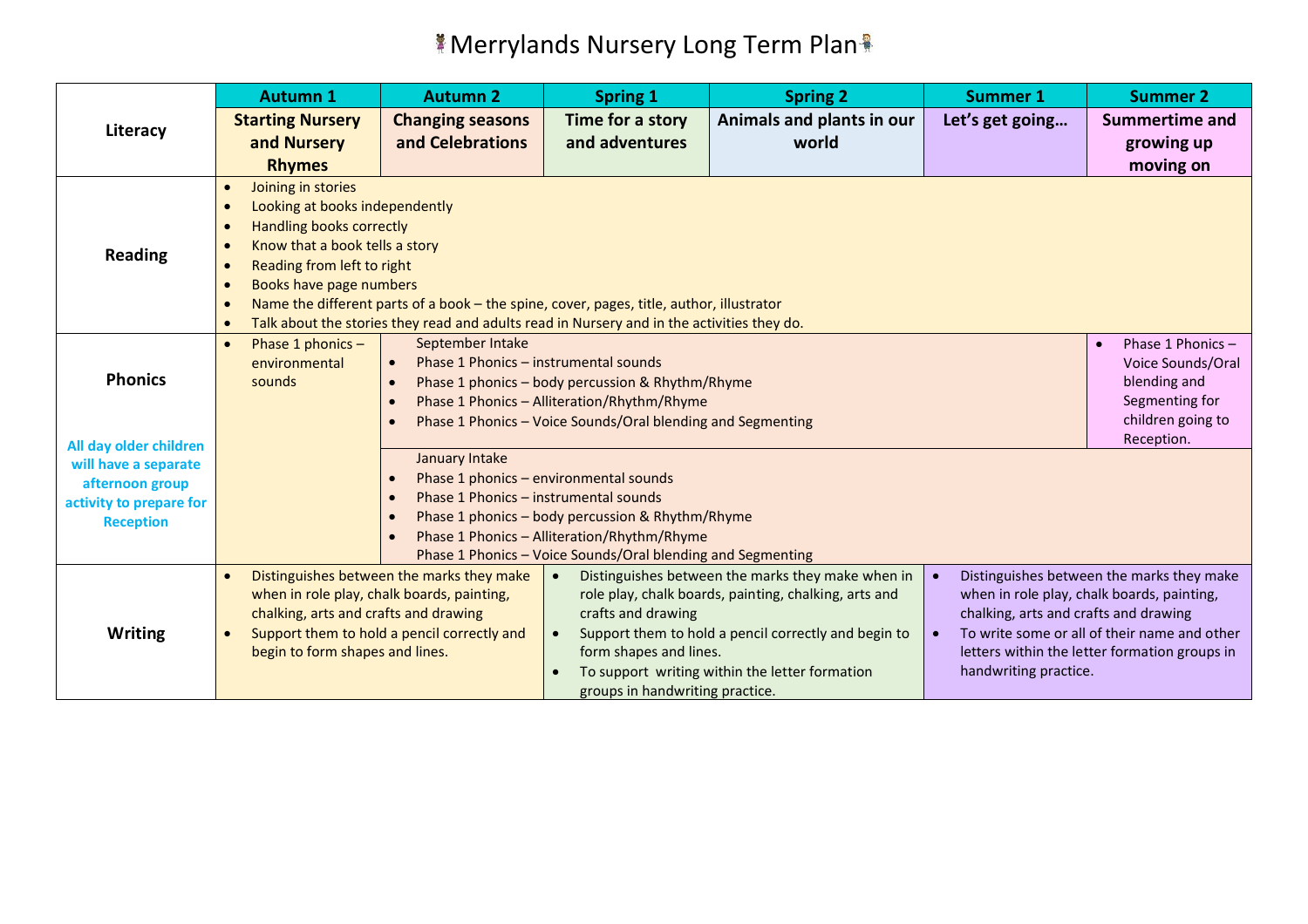|                    | <b>Autumn</b>                                                      | <b>Spring</b>                                                                       | <b>Summer</b>                                                                                  |
|--------------------|--------------------------------------------------------------------|-------------------------------------------------------------------------------------|------------------------------------------------------------------------------------------------|
|                    |                                                                    |                                                                                     |                                                                                                |
|                    | Numeral 1                                                          | Numeral 3                                                                           | <b>Numeral 5</b>                                                                               |
|                    | $\triangleright$ Understanding what 'one' means.                   | $\triangleright$ Understand 3 is the number after 2 (1 more than)                   | $\triangleright$ understand the concept of 5,                                                  |
|                    | $\triangleright$ Select one object from a larger group.            | $\triangleright$ Understand what 3 means                                            | $\triangleright$ see when there are 5 items (subitise)                                         |
|                    | $\triangleright$ Recognise the numeral 1                           | $\triangleright$ Select 3 from a larger group                                       | $\triangleright$ count 5 objects accurately.                                                   |
|                    | $\triangleright$ Represent 1 in different ways                     | $\triangleright$ To chant to 3                                                      | $\triangleright$ see that 5 can represent actions as well as                                   |
|                    | $\triangleright$ Subitise 1                                        | $\triangleright$ To recognise numeral 3                                             | physical objects                                                                               |
|                    | $\triangleright$ Make comparisons between 1 and more than 1.       | $\triangleright$ To represent 3 in different ways                                   | $\triangleright$ Recognise more and fewer than 5.                                              |
|                    | > To place one object on a 5 frame.                                | $\geq$ To subitise 3                                                                | $\geq$ To chant to 5                                                                           |
|                    |                                                                    | > Count 3 objects accurately                                                        | $\triangleright$ To compare amounts by applying a matching                                     |
|                    | <b>Numeral 2</b>                                                   | $\triangleright$ To know that 2 is one less than 3.                                 | strategy.                                                                                      |
|                    | $\triangleright$ Understand 2 is the number after 1 (1 more        | $\triangleright$ Know the amount doesn't change if don't add or take                | $\triangleright$ To match quantity to amount up to 5.                                          |
|                    | than)                                                              | anything away.                                                                      | > Understand fingers represent objects in a rhyme.                                             |
|                    | $\triangleright$ Understand what 2 means                           | $\triangleright$ To place 3 objects on a 5 frame                                    | $\triangleright$ Understand that taking one away is the same as                                |
|                    | $\triangleright$ Select 2 from a larger group                      |                                                                                     | making one less.                                                                               |
|                    | $\triangleright$ To chant to 2                                     | Numeral 4                                                                           | $\triangleright$ To compare amounts, knowing which is the                                      |
|                    | $\triangleright$ To recognise numeral 2                            | $\triangleright$ understand the concept of 4,                                       | same, which is more and which is fewer.                                                        |
|                    | $\triangleright$ To represent 2 in different ways                  | $\triangleright$ see when there are 4 items (subitise)                              | $\triangleright$ To understand how to make a given number by                                   |
| <b>Mathematics</b> | $\triangleright$ To subitise 2                                     | $\triangleright$ count 4 objects                                                    | adding or taking away 1 object.<br>$\triangleright$ To know that a given number can be made by |
|                    | $\triangleright$ To compare 2 groups – which has fewer/more        | $\triangleright$ see that 4 can represent actions as well as physical               | adding different amounts together.                                                             |
|                    | $\triangleright$ To know when one more or less is needed to        | objects                                                                             | $\triangleright$ To represent numbers 0-5 on a 5 frame.                                        |
|                    | make the desired total.                                            | $\triangleright$ Recognise more and fewer than 4.                                   |                                                                                                |
|                    | $\triangleright$ Count 2 objects accurately.                       | $\triangleright$ To chant to 4                                                      | <b>Measures</b>                                                                                |
|                    | $\triangleright$ To place 2 objects on a 5 frame                   | $\triangleright$ To compare amounts by applying a matching strategy.                | $\triangleright$ Days of the week.                                                             |
|                    | 2D shape                                                           | $\triangleright$ To match quantity to amount up to 4.                               | $\triangleright$ Sequencing pictures and events                                                |
|                    | $\triangleright$ Circle – naming a circle when shown.              | > Understand fingers represent objects in a rhyme.                                  | $\triangleright$ Spotting mistakes in sequencing of pictures/                                  |
|                    | $\triangleright$ Use a circle appropriately for pictures/          | $\triangleright$ Understand that taking one away is the same as<br>making one less. | events.                                                                                        |
|                    | models.                                                            | $\triangleright$ To compare amounts, knowing which is the same,                     |                                                                                                |
|                    | $\triangleright$ To select a circle from a group of shapes.        | which is more and which is fewer.                                                   | Capacity                                                                                       |
|                    | $\triangleright$ Begin to be aware that a circle has no corner and | $\triangleright$ To notice similarities and differences.                            | $\triangleright$ To identify and say when a container is full and                              |
|                    | one side.                                                          | $\triangleright$ To understand how to make a given number by                        | empty.                                                                                         |
|                    |                                                                    | adding or taking away 1 object.                                                     | $\triangleright$ To fill a container so that it is full.                                       |
|                    | Sorting                                                            | $\triangleright$ To know that a single object can be split onto similar             | $\triangleright$ To empty a container so that it is empty.                                     |
|                    | $\triangleright$ To sort into one of 2 groups – for instance       | sized parts and then recombined to make the                                         | $\triangleright$ To order 3 containers for capacity.                                           |
|                    | colour.                                                            | whole.                                                                              | $\triangleright$ To know which container has more/less.                                        |
|                    |                                                                    | $\triangleright$ To know that a given number can be made by adding                  |                                                                                                |
|                    | Pattern                                                            | different amounts together.                                                         | <b>Positional Language</b>                                                                     |
|                    | $\triangleright$ To replicate a 2 stage pattern.                   | $\triangleright$ To place 4 objects on a 5 frame                                    | $\triangleright$ To respond correctly to the positional language -                             |
|                    | $\triangleright$ Be able to talk about a 2 stage pattern.          |                                                                                     | in, on, under, in front, behind, next                                                          |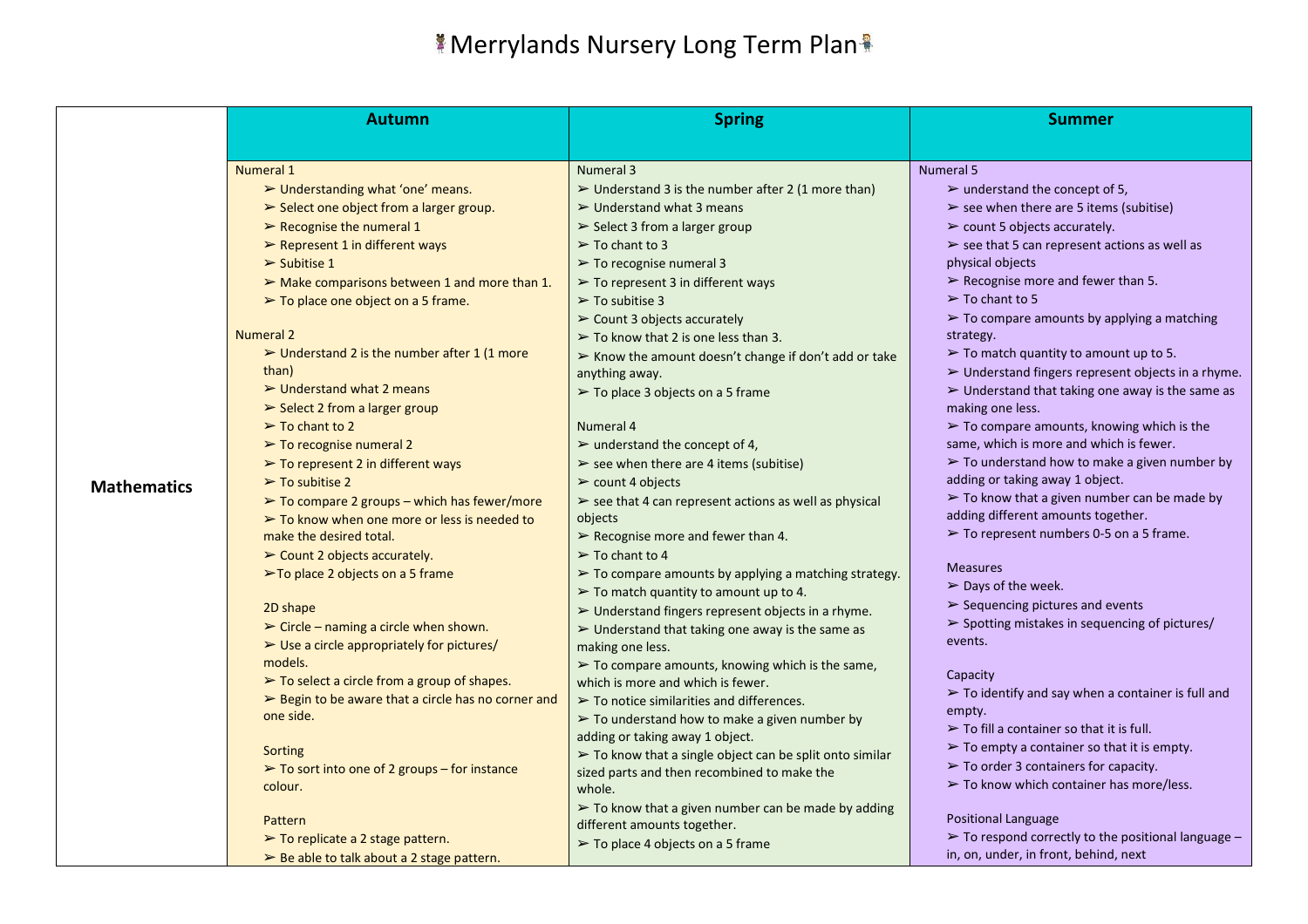| $\triangleright$ To finish a 2 stage pattern.                    |                                                                        | to.                                                             |
|------------------------------------------------------------------|------------------------------------------------------------------------|-----------------------------------------------------------------|
| $\triangleright$ To talk a pattern through from start to finish. | 2D shape                                                               | $\triangleright$ To begin to use some positional language.      |
|                                                                  | $\triangleright$ Triangle – naming a triangle when shown.              |                                                                 |
|                                                                  | $\triangleright$ Use a Triangle appropriately for pictures/ models.    | 2D shape                                                        |
|                                                                  | $\triangleright$ To select a Triangle from a group of shapes.          | $\triangleright$ Recap 2D shape, teaching to be based on        |
|                                                                  | $\triangleright$ Begin to be aware that a Triangle has 3 corners and 3 | the needs of the cohort.                                        |
|                                                                  | sides.                                                                 |                                                                 |
|                                                                  |                                                                        | Weight                                                          |
|                                                                  | Sorting                                                                | $\triangleright$ To compare 2 items for weight saying which one |
|                                                                  | $\triangleright$ To sort by a given criteria – triangle or circle?     | is heavy and which one is light.                                |
|                                                                  |                                                                        |                                                                 |
|                                                                  | Length/height                                                          |                                                                 |
|                                                                  | > To order 3 things by height/length.                                  |                                                                 |
|                                                                  |                                                                        |                                                                 |
|                                                                  | 2D shape                                                               |                                                                 |
|                                                                  | $\triangleright$ Name a square and an oblong                           |                                                                 |
|                                                                  | $\triangleright$ Know what a corner is on a 2D shape                   |                                                                 |
|                                                                  | $\triangleright$ Know what a side is on a 2D shape.                    |                                                                 |
|                                                                  | $\triangleright$ To select an oblong and a square from a selection of  |                                                                 |
|                                                                  | shapes.                                                                |                                                                 |
|                                                                  | $\blacktriangleright$ To use shapes appropriately.                     |                                                                 |
|                                                                  |                                                                        |                                                                 |
|                                                                  | Sorting                                                                |                                                                 |
|                                                                  | $\triangleright$ To sort shapes according to whether they              |                                                                 |
|                                                                  | have corners or not.                                                   |                                                                 |
|                                                                  | $\triangleright$ To notice similarities and differences between        |                                                                 |
|                                                                  | objects.                                                               |                                                                 |

| alimme <sup>r</sup><br>anring.<br>.<br><br>mano<br>. |  |
|------------------------------------------------------|--|
|------------------------------------------------------|--|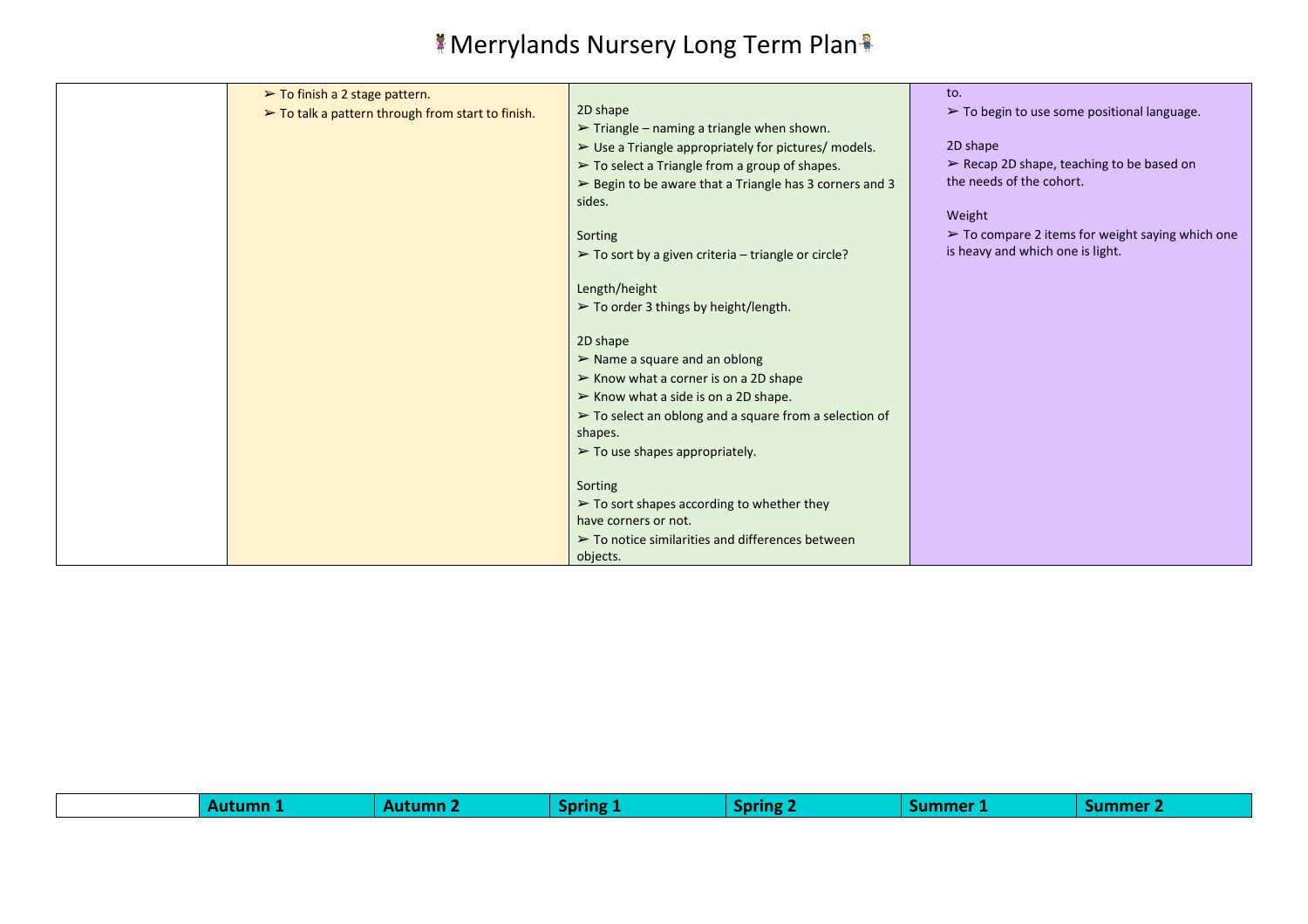| Understanding | <b>Starting Nursery</b>                                                                                                                                                                                                                                                                                                                                                                                                                                                   | <b>Changing seasons</b>                                                                                                                                                                                                                                                                                                                                                                                                                                                                                                                                                                                                                                                                                                                                     | Time for a story                                                                                                                                                                                                                                                                                                                                                                                                                                                                         | <b>Animals and plants</b>                                                                                                                                                                                                                                                                                                                                                                                                                                                                                                                                                                                                                                                                                             | Let's get going                                                                                                                                                                                                                                                                                                                                                                                                                                                                                                                                                                                                                                  | <b>Summertime and</b>                                                                                                                                                                                                                                                                                                                                                                                                                                                                                                                              |
|---------------|---------------------------------------------------------------------------------------------------------------------------------------------------------------------------------------------------------------------------------------------------------------------------------------------------------------------------------------------------------------------------------------------------------------------------------------------------------------------------|-------------------------------------------------------------------------------------------------------------------------------------------------------------------------------------------------------------------------------------------------------------------------------------------------------------------------------------------------------------------------------------------------------------------------------------------------------------------------------------------------------------------------------------------------------------------------------------------------------------------------------------------------------------------------------------------------------------------------------------------------------------|------------------------------------------------------------------------------------------------------------------------------------------------------------------------------------------------------------------------------------------------------------------------------------------------------------------------------------------------------------------------------------------------------------------------------------------------------------------------------------------|-----------------------------------------------------------------------------------------------------------------------------------------------------------------------------------------------------------------------------------------------------------------------------------------------------------------------------------------------------------------------------------------------------------------------------------------------------------------------------------------------------------------------------------------------------------------------------------------------------------------------------------------------------------------------------------------------------------------------|--------------------------------------------------------------------------------------------------------------------------------------------------------------------------------------------------------------------------------------------------------------------------------------------------------------------------------------------------------------------------------------------------------------------------------------------------------------------------------------------------------------------------------------------------------------------------------------------------------------------------------------------------|----------------------------------------------------------------------------------------------------------------------------------------------------------------------------------------------------------------------------------------------------------------------------------------------------------------------------------------------------------------------------------------------------------------------------------------------------------------------------------------------------------------------------------------------------|
| the World     | and Nursery                                                                                                                                                                                                                                                                                                                                                                                                                                                               | and Celebrations                                                                                                                                                                                                                                                                                                                                                                                                                                                                                                                                                                                                                                                                                                                                            | and adventures                                                                                                                                                                                                                                                                                                                                                                                                                                                                           | in our world                                                                                                                                                                                                                                                                                                                                                                                                                                                                                                                                                                                                                                                                                                          |                                                                                                                                                                                                                                                                                                                                                                                                                                                                                                                                                                                                                                                  | growing up moving                                                                                                                                                                                                                                                                                                                                                                                                                                                                                                                                  |
|               | <b>Rhymes</b>                                                                                                                                                                                                                                                                                                                                                                                                                                                             |                                                                                                                                                                                                                                                                                                                                                                                                                                                                                                                                                                                                                                                                                                                                                             |                                                                                                                                                                                                                                                                                                                                                                                                                                                                                          |                                                                                                                                                                                                                                                                                                                                                                                                                                                                                                                                                                                                                                                                                                                       |                                                                                                                                                                                                                                                                                                                                                                                                                                                                                                                                                                                                                                                  | on                                                                                                                                                                                                                                                                                                                                                                                                                                                                                                                                                 |
|               | <b>Explore the</b><br>$\bullet$<br>immediate<br>environment-<br>inside and outside<br>and in the school<br>grounds<br><b>Establish and follow</b><br>the daily routine<br><b>Explore how things</b><br>$work - ICT$<br>equipment/talking<br>buttons/IWB/Comp<br>uter<br>Talk about what<br>they are doing and<br>seeing<br>Know that there are<br>different countries<br>in the world and talk<br>about the<br>differences they<br>have experienced or<br>seen in photos. | <b>Explore the</b><br>$\bullet$<br>immediate<br>environment-<br>inside and outside<br>and in the school<br>grounds<br>How do things work<br>$\bullet$<br>- linked to the<br>seasons<br><b>Explore and observe</b><br>$\bullet$<br>the autumn<br>environment and<br>how its changed<br>from the Summer<br>and will change to<br>Winter<br><b>Explore how</b><br>$\bullet$<br>different people<br>celebrate and why<br><b>Explore how things</b><br>$\bullet$<br>$work - ICT$<br>equipment/talking<br>buttons/IWB/Comp<br>uter<br>Talk about what<br>$\bullet$<br>they are doing and<br>seeing<br>Know that there are<br>$\bullet$<br>different countries<br>in the world and talk<br>about the<br>differences they<br>have experienced or<br>seen in photos. | Explore the<br>immediate<br>environment-<br>inside and outside<br>and in the school<br>grounds<br>How things change<br>Properties of<br>materials and what<br>things are made<br>from<br><b>Explore how things</b><br>$work - ICT$<br>equipment/talking<br>buttons/IWB/Comp<br>uter<br>Talk about what<br>they are doing and<br>seeing<br>Know that there are<br>different countries<br>in the world and talk<br>about the<br>differences they<br>have experienced or<br>seen in photos. | Explore the<br>$\bullet$<br>immediate<br>environment-<br>inside and outside<br>and in the school<br>grounds<br>Growing and<br>$\bullet$<br>changes in plants<br>and in animals in<br>around the Nursery<br>Naming animals and<br>$\bullet$<br>plants<br>Talk about a life<br>cycle for a plant and<br>an animal<br>Care and concern<br>$\bullet$<br>for living things<br>Explore how things<br>$\bullet$<br>work-ICT<br>equipment/talking<br>buttons/IWB/Comp<br>uter<br>Talk about what<br>$\bullet$<br>they see and do<br>using a wide<br>vocabulary<br>Know that there are<br>$\bullet$<br>different countries<br>in the world and talk<br>about the<br>differences they<br>have experienced or<br>seen in photos. | <b>Explore the</b><br>immediate<br>environment-<br>inside and outside<br>and in the school<br>grounds<br><b>Different</b><br>$\bullet$<br>occupations and<br>what their parents<br>do<br>Different types of<br>$\bullet$<br>transport and how<br>they move and what<br>makes them move<br>(forces)<br><b>Explore how things</b><br>$work - ICT$<br>equipment/talking<br>buttons/IWB/Comp<br>uter<br>Talk about what<br>$\bullet$<br>they see and do<br>using a wide<br>vocabulary<br>Know that there are<br>$\bullet$<br>different countries<br>in the world and talk<br>about the<br>differences they<br>have experienced or<br>seen in photos. | Explore the<br>$\bullet$<br>immediate<br>environment-<br>inside and outside<br>and in the school<br>grounds<br>Understand how they<br>$\bullet$<br>and their friends have<br>changed over time<br>Explore how things<br>$\bullet$<br>$work - ICT$<br>equipment/talking<br>buttons/IWB/Comp<br>uter<br>Talk about what<br>$\bullet$<br>they see and do<br>using a wide<br>vocabulary<br>Know that there are<br>$\bullet$<br>different countries<br>in the world and talk<br>about the<br>differences they<br>have experienced or<br>seen in photos. |